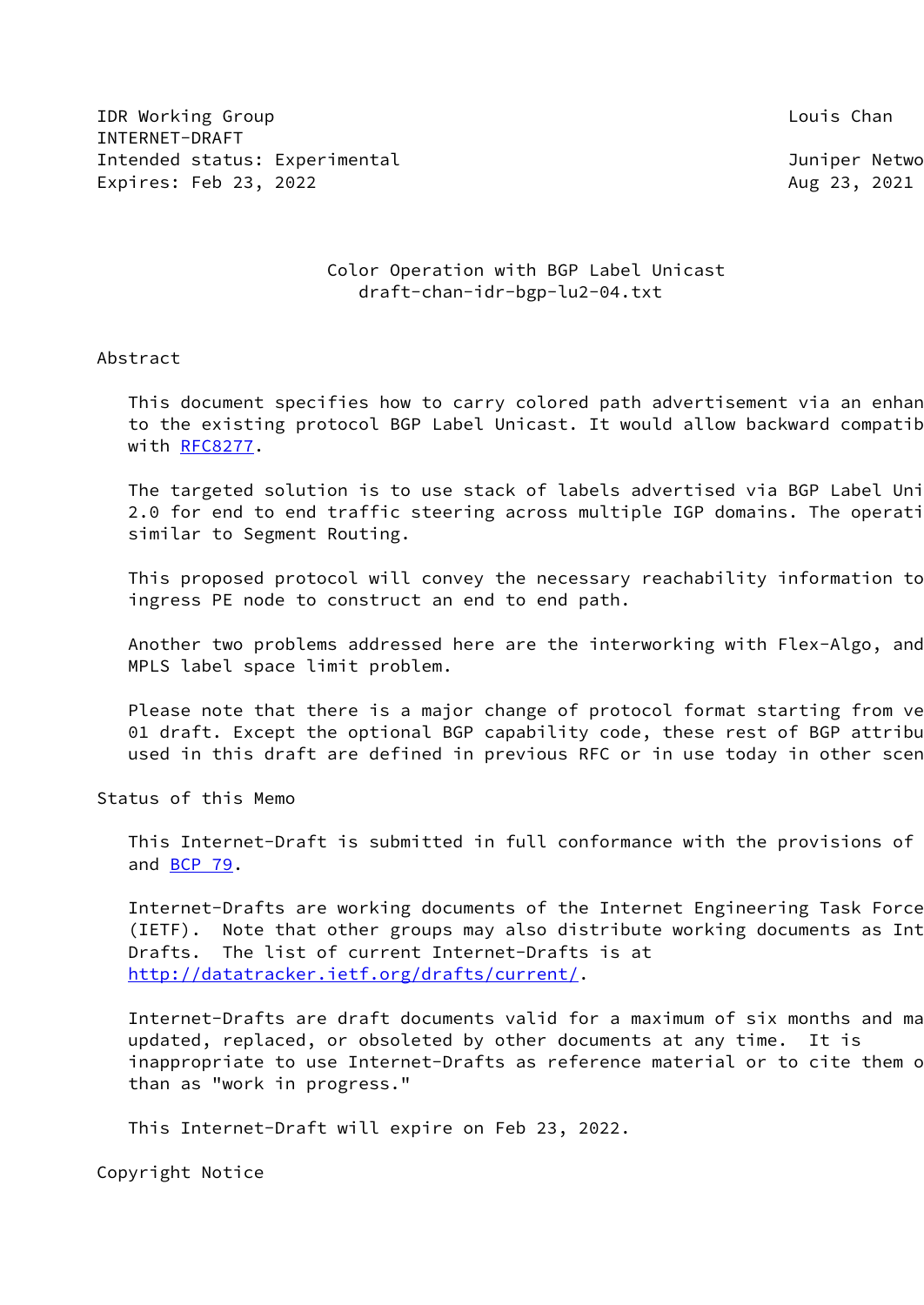Copyright (c) 2017 IETF Trust and the persons identified as the document aut All rights reserved.

Chan Expires Feb 23, 2022 [Page 1]

<span id="page-1-1"></span>Internet-Draft [draft-chan-idr-bgp-lu2-04.txt](https://datatracker.ietf.org/doc/pdf/draft-chan-idr-bgp-lu2-04.txt) August

This document is subject to [BCP 78](https://datatracker.ietf.org/doc/pdf/bcp78) and the IETF Trust's Legal Provisions Rel to IETF Documents ([http://trustee.ietf.org/license-info\)](http://trustee.ietf.org/license-info) in effect on the da publication of this document. Please review these documents carefully, as t describe your rights and restrictions with respect to this document. Code Components extracted from this document must include Simplified BSD License described in Section 4.e of the [Trust Legal Provisions](https://trustee.ietf.org/license-info) and are provided with warranty as described in the Simplified BSD License.

Table of Contents

| Conventions used in this document4<br>2.                                                |
|-----------------------------------------------------------------------------------------|
| 3. Carrying Label Mapping Information with Color and Label Stack4                       |
| $3.1$ . Use of Add-path to advertise multiple color paths 4                             |
| 3.2. Color extended community for BGP Labeled Unicast5                                  |
| 3.3. Color extended community for service prefixes6                                     |
|                                                                                         |
|                                                                                         |
|                                                                                         |
| <u>6</u> . Explicit Withdraw of a <path-id, color(s),="" prefix=""> <u>8</u></path-id,> |
|                                                                                         |
|                                                                                         |
|                                                                                         |
|                                                                                         |
|                                                                                         |
|                                                                                         |
|                                                                                         |
|                                                                                         |
|                                                                                         |
|                                                                                         |
|                                                                                         |
|                                                                                         |

<span id="page-1-0"></span>[1](#page-1-0). Introduction

The proposed protocol is aimed to solve interdomain traffic steering, with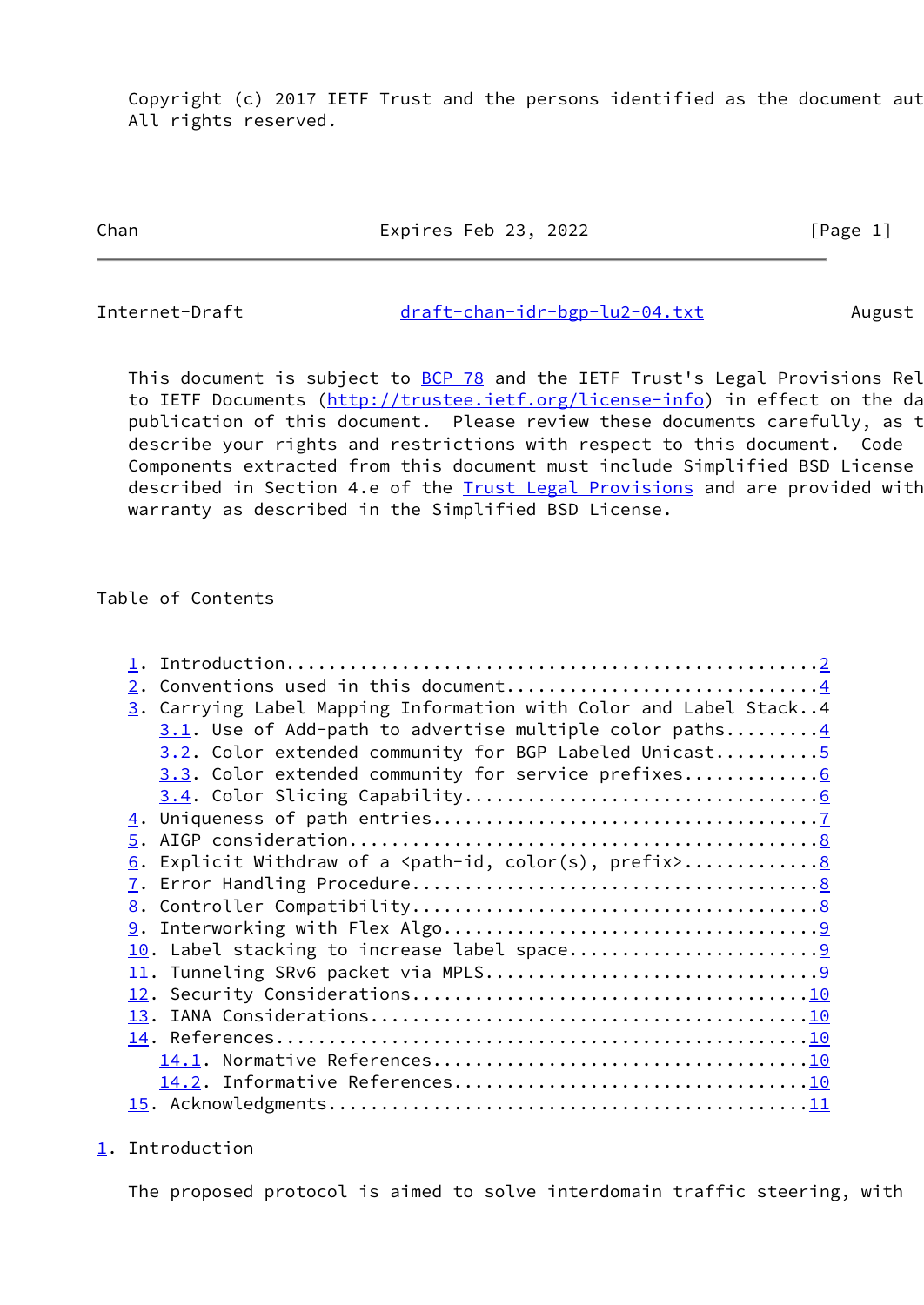different transport services in mind. One application is low latency service multiple IGP domains, which could scale up to 100k or more routers network.

 BGP is a flexible protocol. With additional of color attribute to BGP Label Unicast, a path with specific color would be given a meaning in application latency path, a fully protected path, or a path for diversity.

The stack of labels would mean an end to end path across domains through eac or ASBR. Each ABR or ASBR will take one label from the stack, and hence pick forwarding path to next ABR, ASBR, or the final destination.

And the label in the stack may be derived from any of the below

Chan Expires Feb 23, 2022 [Page 2]

Internet-Draft [draft-chan-idr-bgp-lu2-04.txt](https://datatracker.ietf.org/doc/pdf/draft-chan-idr-bgp-lu2-04.txt) August

- Prefix SID
- Binding SID for RSVP LSP
- Binding SID for SR-TE LSP
- Local assigned label

The enhancement to the original  $RFC8277$  is to add color extended community, multiple advertisement allowed. The result is similar to multi-topology BGPdifferent colors.

With Add-path [[RFC7911](https://datatracker.ietf.org/doc/pdf/rfc7911)] feature, non color RIB and colored RIB could be adve to the BGP neighbors without new additional attributes. Add-path capability required advertise multiple paths with same prefix but different colors.

A new [[BGP-CAP](#page-12-1)] should be required to enforce such slicing operation during negotiation.

On the other hand, to enable the service prefixes to be mapped accordingly, L3VPN, L2VPN, EVPN and IP prefix with BGP signaling, the color extended comm is also added there. In the PE node, the service prefixes with color will be matched to a transport tunnel with the same color.

The following is an example. Between PE1 and PE2, there is a VPN service run with label 16, which is associated with color 100.

PE1----ABR1-----ABR2-----PE2

PE1 will send the following labels with a color 100 path plus VPN label

[2001 13001 801 16], where

2001 - SR label to reach ABR1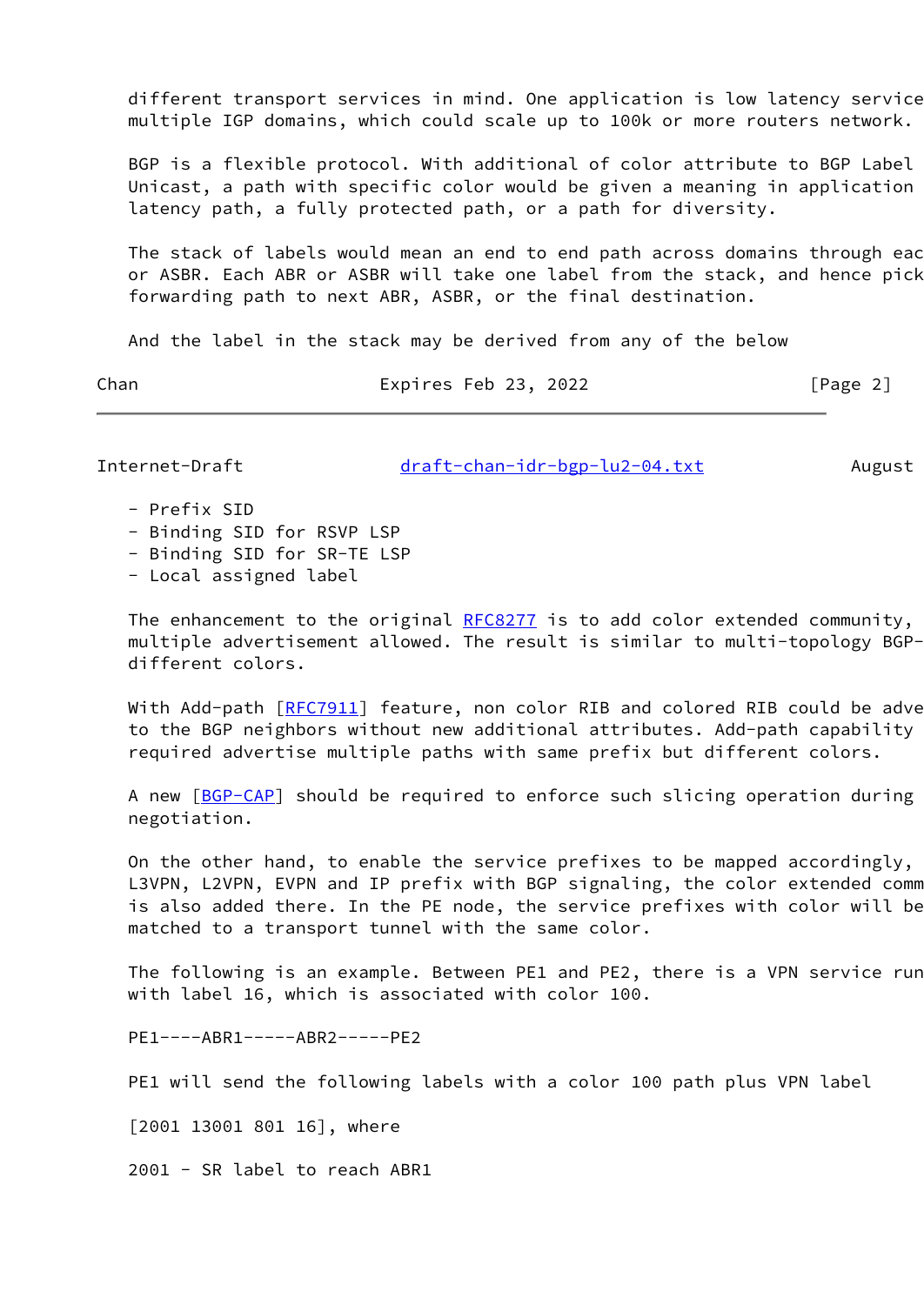13001 - a Binding-SID label for ABR1-ABR2 tunnel. Underlying tunnel type is

801 - a Binding-SID label for ABR2-PE2 tunnel. Underlying tunnel type is SR-

16 - a VPN label, which is signaled via other means

 $[2001 13001 801]$  - denotes the label stack for this color 100 path to reach

The document here is going to describe how PE1 gains enough information to b this label stack across routing domains.

If PE1 wants to reach PE2 with another colored path, say color 200, the labe could be different.

At the same time, this architecture is also controller friendly, since all t notation is Segment Routing compatible, like use of Binding-SID.

The above architecture could be used in conjunction with Flex-Algo [[FLEXAGLO](#page-12-2) one color could represent a Flex Algorithm. e.g. color 128 equals to Algo 12

Chan Expires Feb 23, 2022 [Page 3]

<span id="page-3-1"></span>Internet-Draft [draft-chan-idr-bgp-lu2-04.txt](https://datatracker.ietf.org/doc/pdf/draft-chan-idr-bgp-lu2-04.txt) August

When using with Flex Algo in huge network, there could be label space limit. MPLS label 20 bits long and the maximum label space is around 1 million. In to represent more IPv4 or IPv6 nodes, label stacking method is recommended. loopback address could be represent by one or more labels. In this case, (20 n) of label address space is possible.

<span id="page-3-0"></span>[2](#page-3-0). Conventions used in this document

 The key words "MUST", "MUST NOT", "REQUIRED", "SHALL", "SHALL NOT", "SHOULD", "SHOULD NOT", "RECOMMENDED", "MAY", and "OPTIONAL" in this document are to be interpreted as described in [RFC 2119 \[RFC2119](https://datatracker.ietf.org/doc/pdf/rfc2119)].

In this document, these words will appear with that interpretation only when CAPS. Lower case uses of these words are not to be interpreted as carrying significance described in [RFC 2119](https://datatracker.ietf.org/doc/pdf/rfc2119).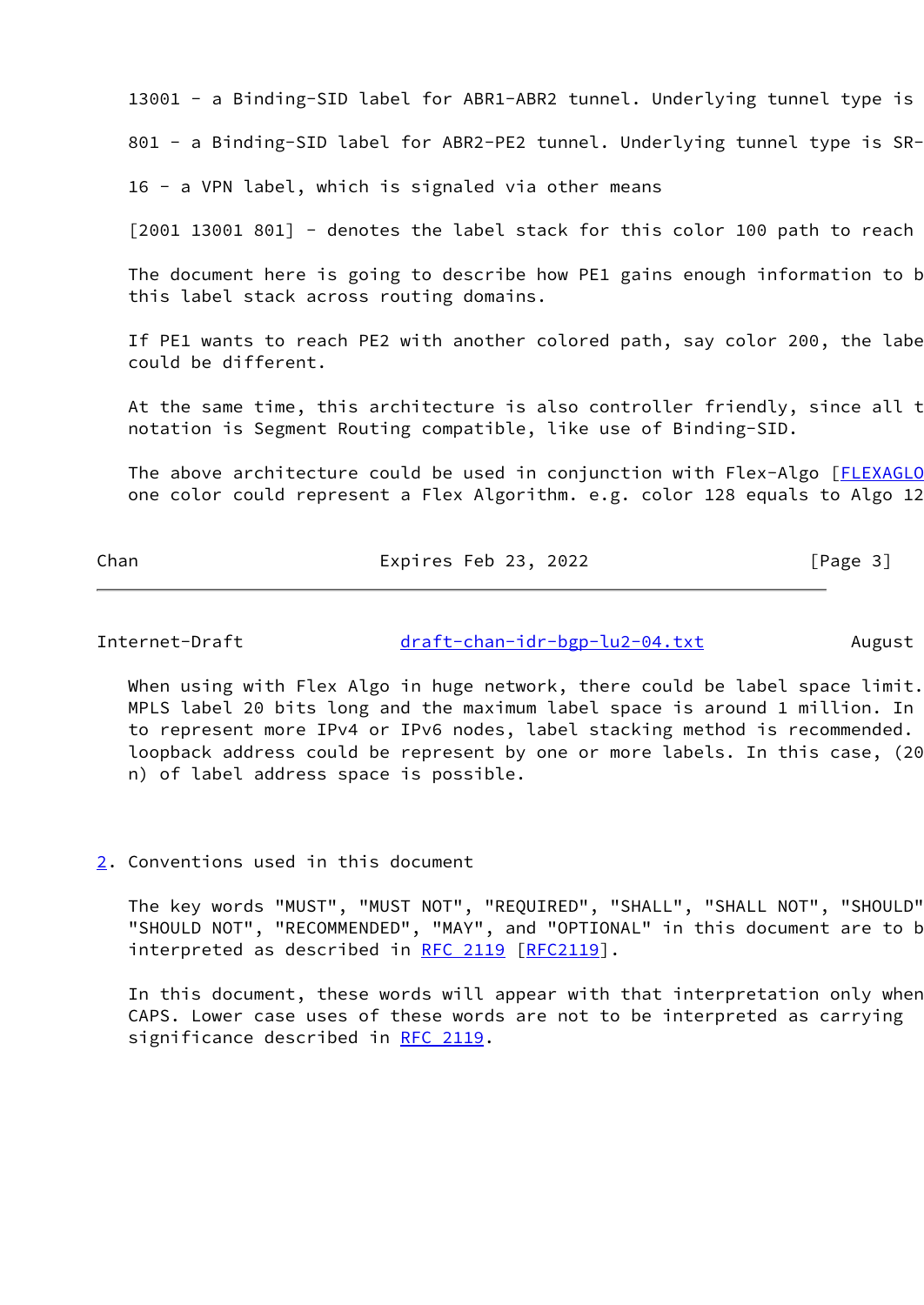<span id="page-4-0"></span>[3](#page-4-0). Carrying Label Mapping Information with Color and Label Stack

<span id="page-4-1"></span>[3.1](#page-4-1). Use of Add-path to advertise multiple color paths

The use of Path Identifier is to allow multiple advertisement of the same pr but with different colors or null color.

The extended NLRI format would be like this

| ________________________                              |  |
|-------------------------------------------------------|--|
| Path Identifier (4 octets)<br>----------------------- |  |
| Length (1 octet)                                      |  |
| Label (3 octets)<br>-----------------------           |  |
| ~ Label (3 octets)                                    |  |
| Prefix (variable)                                     |  |
|                                                       |  |

Chan Expires Feb 23, 2022 [Page 4]

<span id="page-4-3"></span>Internet-Draft [draft-chan-idr-bgp-lu2-04.txt](https://datatracker.ietf.org/doc/pdf/draft-chan-idr-bgp-lu2-04.txt) August

<span id="page-4-2"></span>[3.2](#page-4-2). Color extended community for BGP Labeled Unicast

The addition of Color Extended Community is an opaque extended community fro [RFC4360](https://datatracker.ietf.org/doc/pdf/rfc4360) and [RFC5512.](https://datatracker.ietf.org/doc/pdf/rfc5512) The draft allows multiple color values advertisement.

 $0$  and  $1$  and  $2$  3 0 1 2 3 4 5 6 7 8 9 0 1 2 3 4 5 6 7 8 9 0 1 2 3 4 5 6 7 8 9 0 1 +-+-+-+-+-+-+-+-+-+-+-+-+-+-+-+-+-+-+-+-+-+-+-+-+-+-+-+-+-+-+-+-+ 0x03 | 0x0b |C|0| Reserved |X|X|X +-+-+-+-+-+-+-+-+-+-+-+-+-+-+-+-+-+-+-+-+-+-+-+-+-+-+-+-+-+-+-+-+ Color Value +-+-+-+-+-+-+-+-+-+-+-+-+-+-+-+-+-+-+-+-+-+-+-+-+-+-+-+-+-+-+-+-+ 0x03 | 0x0b |C|O| Reserved |X|X|X +-+-+-+-+-+-+-+-+-+-+-+-+-+-+-+-+-+-+-+-+-+-+-+-+-+-+-+-+-+-+-+-+ | Color Value |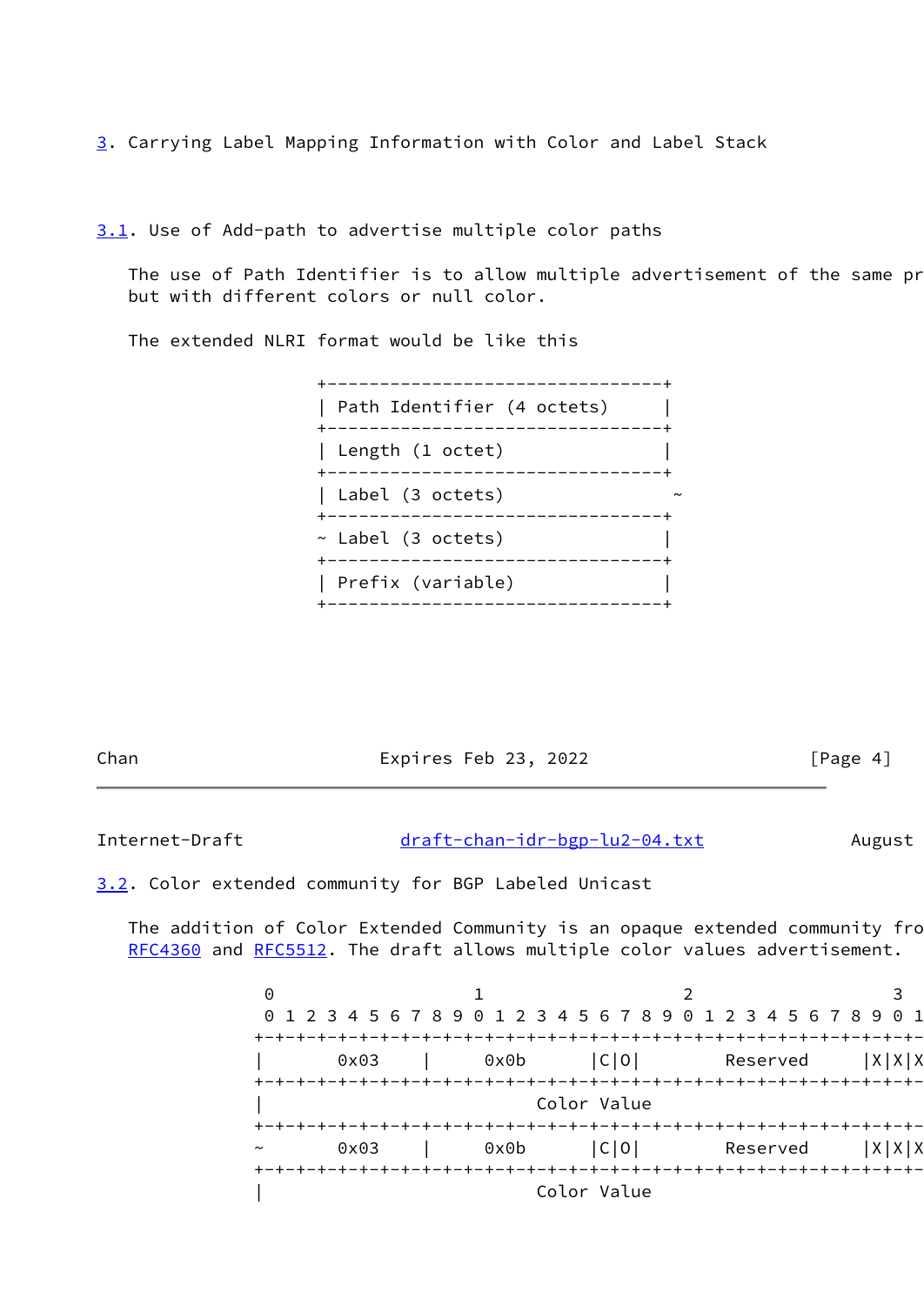+-+-+-+-+-+-+-+-+-+-+-+-+-+-+-+-+-+-+-+-+-+-+-+-+-+-+-+-+-+-+-+-+

Figure 1: Color value advertisement format

Both in BGP update and MP\_UNREACH\_NLRI message, multiple color extended comm could be included. It means that multiple colors, indicating different kind services, could share the same label stack. With the use of Path-ID, the mul colors are considered as one bundled update. Any subsequent update is based Path-ID.

If color extended community is not present in a BGP update message, it would treated as normal BGP-LU without any color.

3 bits of XXX is reserved here for the draft.

The meaning for XXX is interpreted as sub-slice of color, with  $0$  to 7 in dec or 000b and 111b in binary. These sub-slice could be used in either of the following case.

a) Primary path and fallback paths in order of preference

- 0 primary path 1 - first and most preferred backup path ....
	- 7 least preferred backup path

b) ECMP paths up to 8, since all paths should be active in forwarding plane.

Color value 0 is reserved for future interoperability purpose.

Color value  $1 - 31$  are not recommended to use, and this range is reserved for future use.

Chan Expires Feb 23, 2022 [Page 5]

<span id="page-5-1"></span>Internet-Draft [draft-chan-idr-bgp-lu2-04.txt](https://datatracker.ietf.org/doc/pdf/draft-chan-idr-bgp-lu2-04.txt) August

<span id="page-5-0"></span>[3.3](#page-5-0). Color extended community for service prefixes

The same format of color extended community is advertised with service prefi which could be VPN prefixes or IP prefixes. The order of the color extended community could be interpreted as

- Order of primary and fallback colors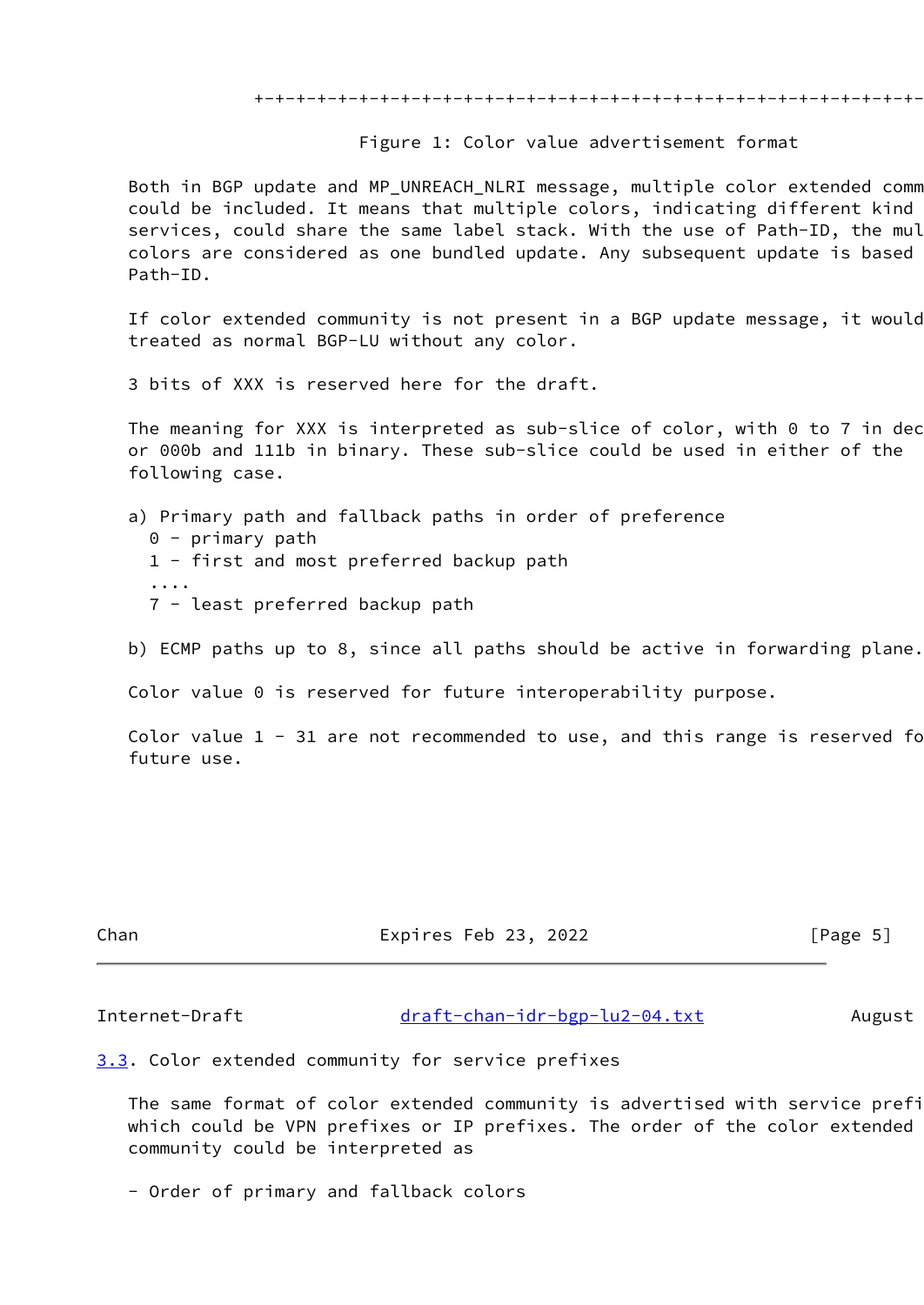- Or, ECMP of equal split between color paths

The above would be interpreted by the receiving PE upon its local configurat

It is optional to enable sub-slice notation.

But if sub-slice bits are used, it will be used to map directly to each of t slice path. If sub-slice path is not available for mapping, it should just f to resolving by color.

<span id="page-6-0"></span>[3.4](#page-6-0). Color Slicing Capability

The Color Slicing Capability is a BGP capability [\[RFC5492](https://datatracker.ietf.org/doc/pdf/rfc5492)], with Capability (TBD).

The color slicing capability is an optional but preferred to have capability could be configurable parameters at both side of BGP session but with assump BGP add-path support [\[RFC7911](https://datatracker.ietf.org/doc/pdf/rfc7911)]. If the specific BGP capability is not negoti it is assumed version 0 without sub-slice notation. In this case, multiple p with color attribute are advertised through BGP add-path.

The Capability Length field of this capability is variable. The Capability field consists of one or more of the following tuples:

> +------------------------------------------------+ | Address Family Identifier (2 octets) | +------------------------------------------------+ | Subsequent Address Family Identifier (1 octet) | +------------------------------------------------+ | version (1 octet) | +------------------------------------------------+ | Reserved (3 octet) | +------------------------------------------------+

Chan **Expires Feb 23, 2022** [Page 6]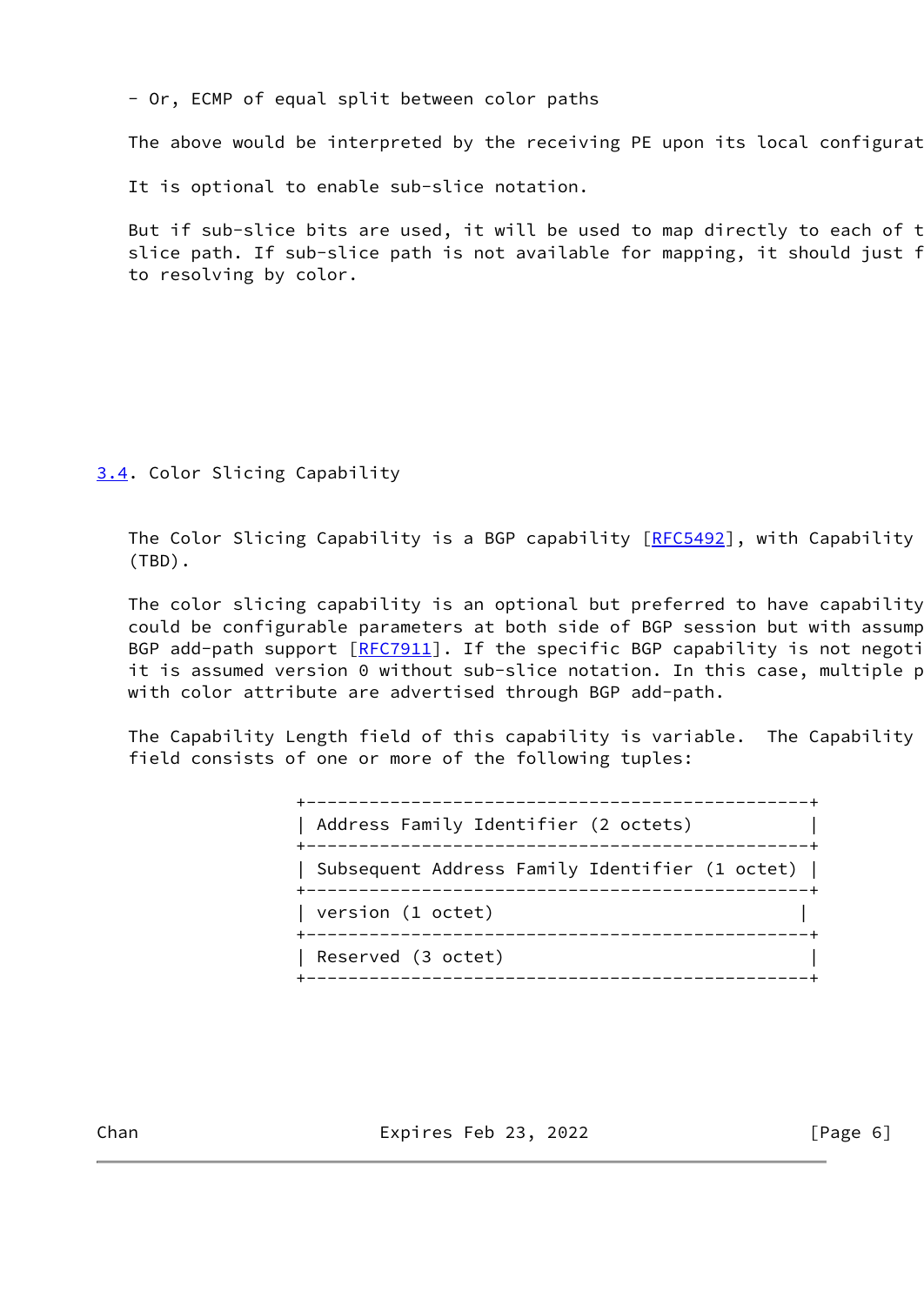<span id="page-7-1"></span>

The meaning and use of the fields are as follows:

Address Family Identifier (AFI):

This field is the same as the one used in [[RFC4760\]](https://datatracker.ietf.org/doc/pdf/rfc4760).

Subsequent Address Family Identifier (SAFI):

This field is the same as the one used in [[RFC4760\]](https://datatracker.ietf.org/doc/pdf/rfc4760).

Version:

This field is for capability negotiation.

 0 1 2 3 4 5 6 7 +-+-+-+-+-+-+-+-+  $|v v v v|$  |s| +-+-+-+-+-+-+-+-+

Each of 4 bits of v represents a flag of version from 0 to 4, where LSB deno support of version 1, and MSB denotes version 4. Version  $0$  is the default mo operation, which is described in this document. To determine the common capa between the two BGP PEER, logical AND function to use determine the highest denominator of protocol version.

For example, if BGP receive 0b0110 from its peer and perform AND function wi own capability 0b0010, the result is 0b0010. Version 2 is selected.

 The other examples are - 0b0110 AND 0b0110, version 3 is selected - 0b0100 AND 0b0010, version 0 is selected

Version 1 (0b0001) is reserved.

S-flag is the indication of use of sub-slice. Set to 1 if sub-slice notat enforced. If either side is set to 0 for S-flag, sub-slice is not in use.

Reserved:

This field is reserved for future use.

## <span id="page-7-0"></span>[4](#page-7-0). Uniqueness of path entries

a) Use of color can be considered to slice into multiple BGP Label Unicast R Therefore, it should be treated as unique entries for the  $\epsilon$  path-id, color(s) prefix>.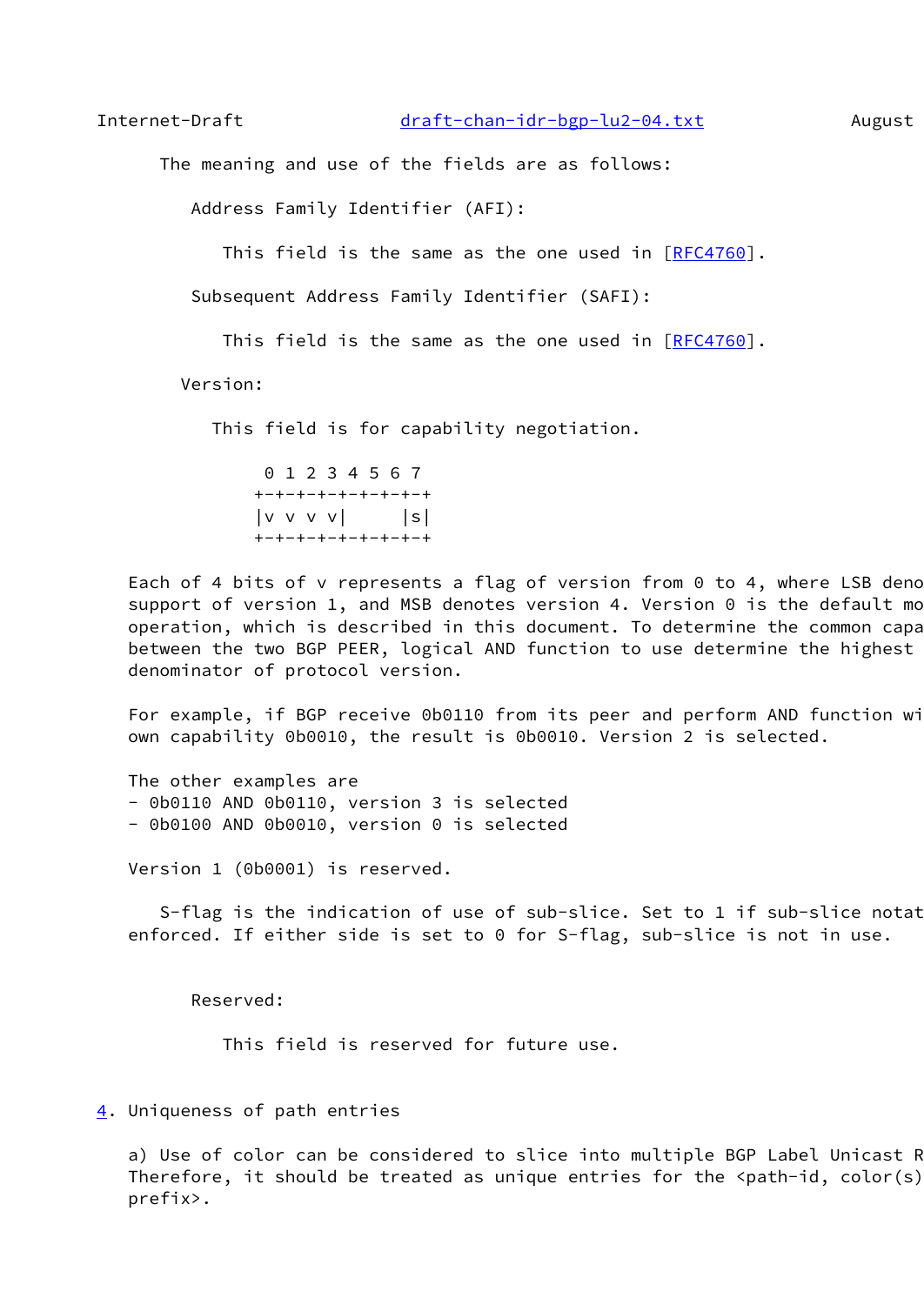e.g. <path-id, color(s), prefix>, [labels]

<123, 100, 10.1.1.1/32>, [1000 2000]

<124, 200, 10.1.1.1/32>, [1000 2000]

Chan Expires Feb 23, 2022 [Page 7]

<span id="page-8-1"></span>Internet-Draft [draft-chan-idr-bgp-lu2-04.txt](https://datatracker.ietf.org/doc/pdf/draft-chan-idr-bgp-lu2-04.txt) August

<222, {300,400}, 10.1.1.1/32>, [1000 2000]

<223, null, 10.1.1.1/32>, [1000 2000]

All these 4 NLRI are considered different but valid entries for different co instances.

 b) With sub-slice notation <path-id, color-sub, prefix>, [labels]

<901, 100-0, 10.1.1.1/32>, [1000 2000]

<902, 100-1, 10.1.1.1/32>, [1001 3000]

<903, 100-7, 10.1.1.1/32>, [1002 4000]

 These 3 NLRI are distinct, and the second and third NLRI could be used for backup or ECMP purpose.

<span id="page-8-0"></span>[5](#page-8-0). AIGP consideration

AIGP [\(RFC7311](https://datatracker.ietf.org/doc/pdf/rfc7311)) would be also used in here to embed certain metric across.

<span id="page-8-2"></span>[6](#page-8-2). Explicit Withdraw of a  $\epsilon$  ath-id, color(s), prefix>

According to  $RFC8277$ , MP\_UNREACH\_NLRI can be used to remove binding of a <pa color(s), prefix>.

If a path-id is associated with a prefix with multiple colors, the withdrawa be applied to all associated colors.

To withdraw color(s) partially from the same path-id advertisement, BGP update should be used instead.

<span id="page-8-3"></span>[7](#page-8-3). Error Handling Procedure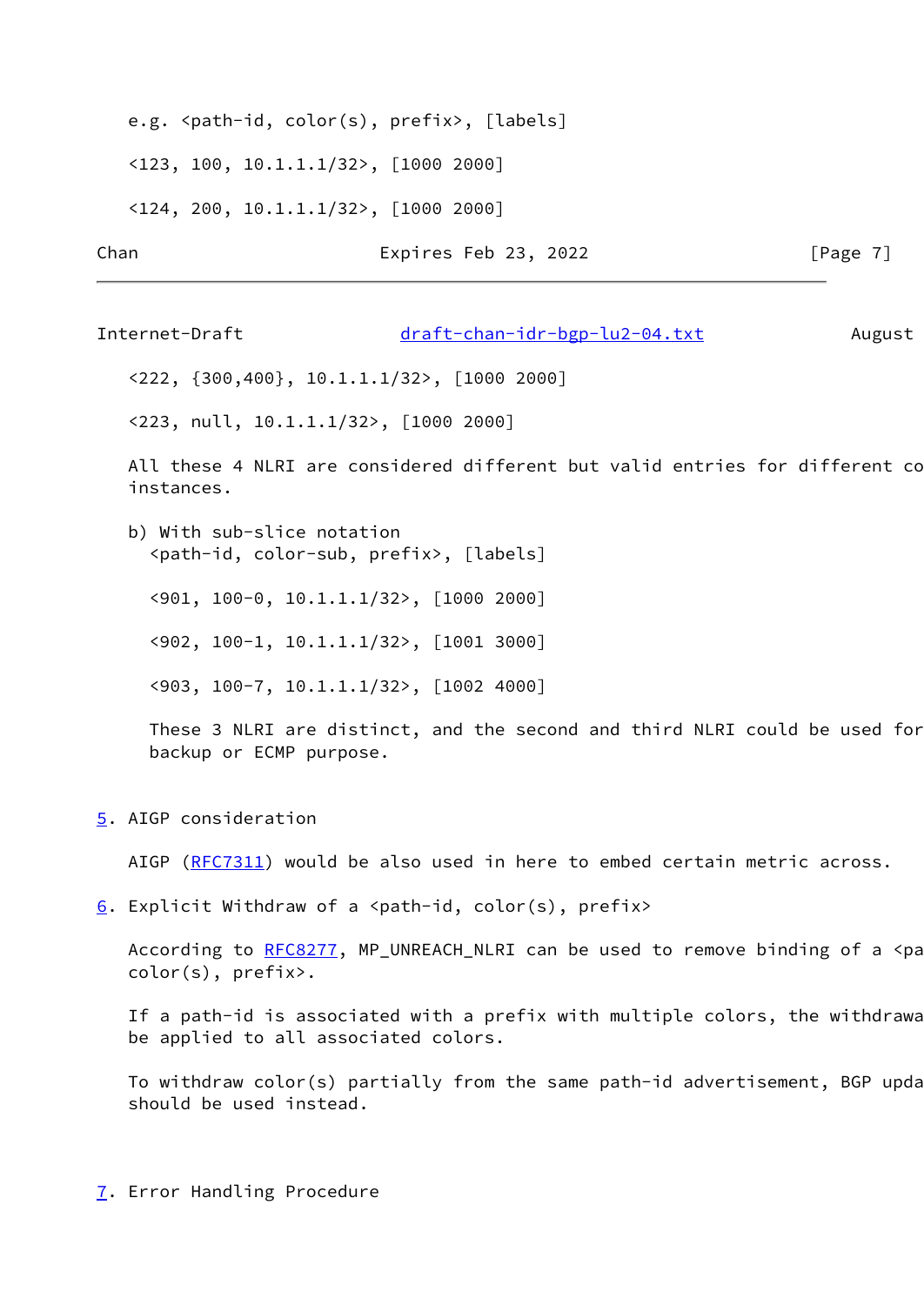If BGP receiver could not handle the NLRI, it should silently discard with e logging.

<span id="page-9-0"></span>[8](#page-9-0). Controller Compatibility

 The proposed architecture is compatible with controller for end to end provisioning. Persistent label, like Binding-SID is recommended to be used. controller could learn these labels from the network, and program specific e end path.

| Chan | Expires Feb 23, 2022 | [Page 8] |
|------|----------------------|----------|
|------|----------------------|----------|

<span id="page-9-2"></span>Internet-Draft [draft-chan-idr-bgp-lu2-04.txt](https://datatracker.ietf.org/doc/pdf/draft-chan-idr-bgp-lu2-04.txt) August

In this case, BGP-LU2 will provide a second best path to an ingress PE node, a controller, with more external information, could provide a best path from overall perspective.

Controller could also be deployed based on domain by domain perspective. e.g. Optimizing latency of a RSVP LSP, or maintain the bandwidth and loading betw TE LSPs.

<span id="page-9-1"></span>[9](#page-9-1). Interworking with Flex Algo

Flex Algo is a way of network slicing, but it is only an IGP protocol. In or scale across different domains, BGP is recommended as the method to distribu information across.

With color notation in this proposal, one router can distribute to another d via BGP.

There are two ways of mapping Flex-Algo to color attribute in BGP-LU2

- a) Color 128 equals Flex Algo 128
- b) Or, Color 400 is mapped to Flex Algo 128

<span id="page-9-3"></span>[10.](#page-9-3) Label stacking to increase label space

Due to the use of Flex-Algo [FLEXALGO], the MPLS label space might run into Each node will need extra labels for each Algo.

The idea is to use multiple labels to represent a single node. In this case,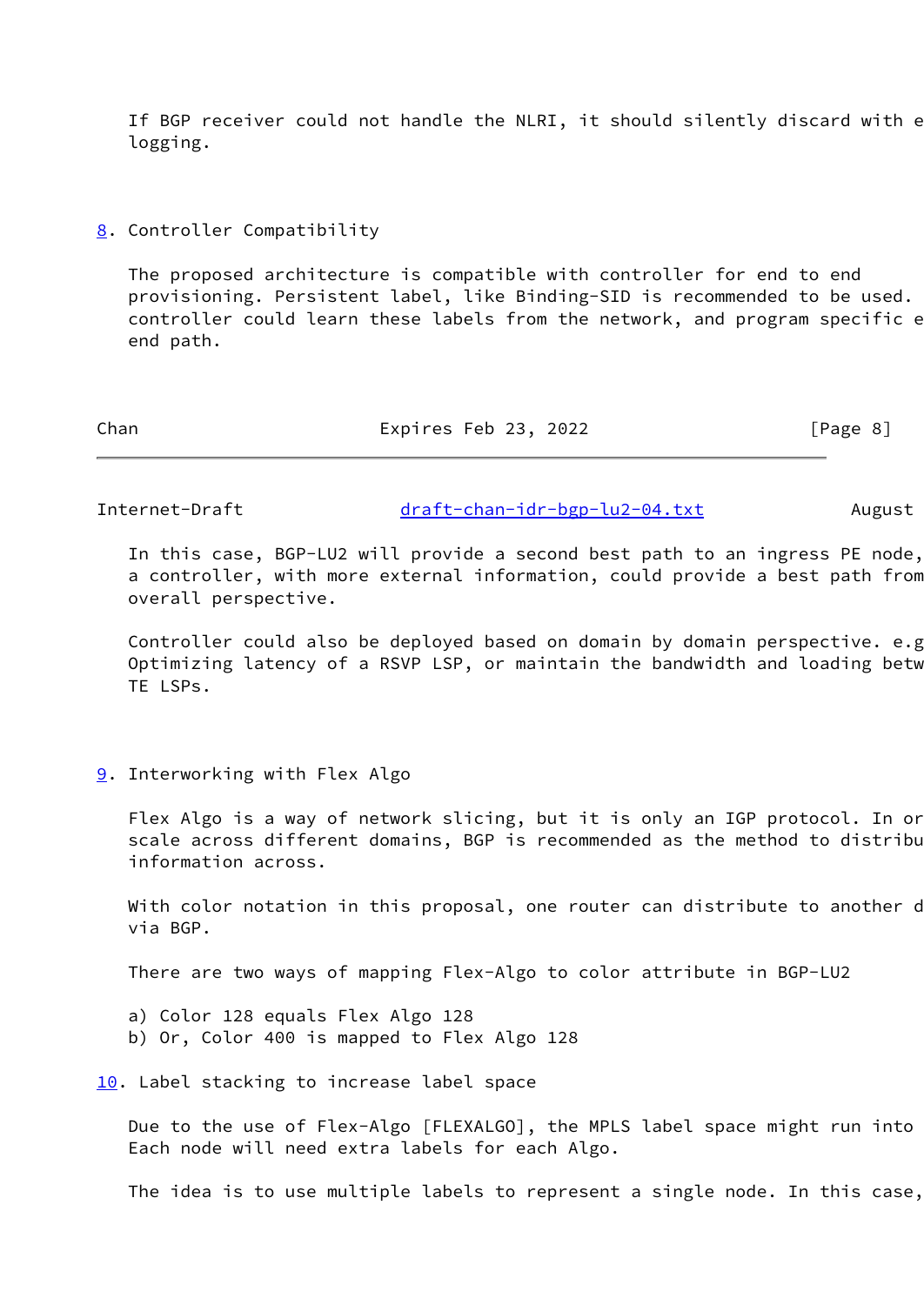label space becomes (2^20)^n, depending on n stacking level.

For IPv6 address, there would be enough label space even if running with SR-

For example, for node  $1.1.1.1$ , 2 consecutive labels are used to represent the

Algo 0: [100101 100001]

Algo 128: [400101 400001]

How the forwarding plane treats the stacked labels is out of the discussion

<span id="page-10-0"></span>[11.](#page-10-0) Tunneling SRv6 packet via MPLS

PE1-----ABR1-----ABR2-----PE2

In a SRv6 network, PE1 and PE2 is using SRv6 for VPN service. Between ABR1 a ABR2, it is capable of MPLS only. The use of BGP-LU2 would be a method to pr locator route mapping to MPLS tunnel between ABRs.

At ABR1, the mapping options could be

Chan Expires Feb 23, 2022 [Page 9]

<span id="page-10-1"></span>Internet-Draft [draft-chan-idr-bgp-lu2-04.txt](https://datatracker.ietf.org/doc/pdf/draft-chan-idr-bgp-lu2-04.txt) August

- a) Use of color attribute associated with the VPN advertisement and map to t desired tunnel.
- b) Up to the locator route. For example, use first 48 bits of SRv6 header FC00:0000:nnnn::/48 ; where nnnn is the locator portion
- c) Making use of sub-slice information as defined in [\[SRV6-SUBSLICE\]](#page-12-3)

 +------------+----------------+--------------------------+ | Locator | Sub-slice ID | Remainder for behavior | +------------+----------------+--------------------------+ |<- Endpoint Behavior ->|

Sub-slice ID could be used for mapping to different color path in MPLS. Fo example,

FC00:0000:nnnn:ssss::/64 ; where ssss is a sub-slice ID

ABR2 advertises a/64 prefix route inclusive of sub-slice ID via BGP-LU2 in ABR1. Hence, traffic will be redirected to a MPLS tunnel from ABR1.

d) With the format described in [\[SRV6-SUBSLICE](#page-12-3)], a mapping could be made bet sub-slice ID and <color, sub-slice> mentioned in [section 3.2](#page-4-2).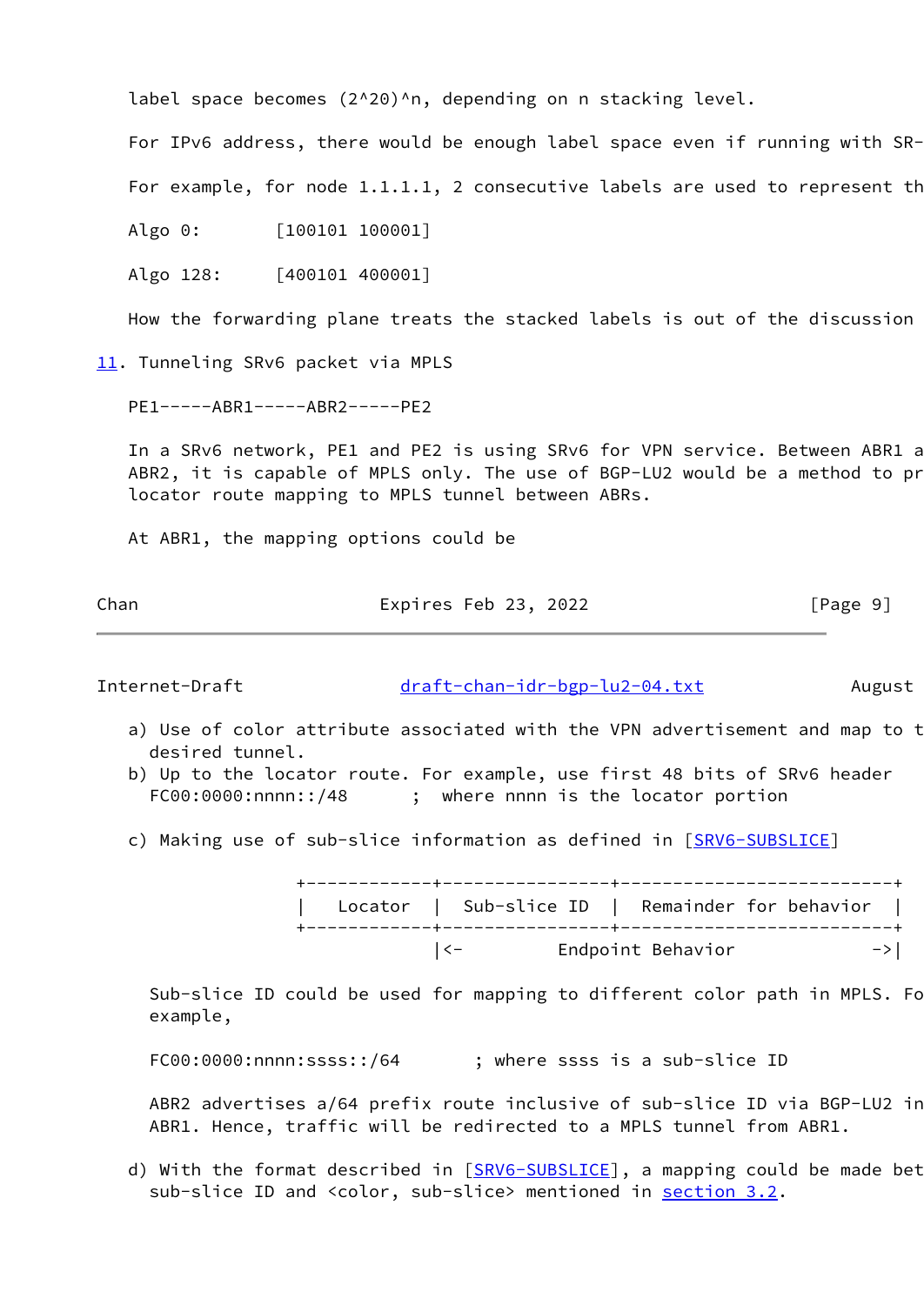<span id="page-11-0"></span>[12.](#page-11-0) Security Considerations

TBD

<span id="page-11-1"></span>[13.](#page-11-1) IANA Considerations

TBD. It will require a new BGP capability code to enable such color operatio

New SAFI might be required as well.

<span id="page-11-2"></span>[14.](#page-11-2) References

<span id="page-11-3"></span>[14.1](#page-11-3). Normative References

[RFC2119] Bradner, S., "Key words for use in RFCs to Indicate Requirement Le [BCP 14](https://datatracker.ietf.org/doc/pdf/bcp14), [RFC 2119](https://datatracker.ietf.org/doc/pdf/rfc2119), March 1997.

- <span id="page-11-4"></span>[14.2](#page-11-4). Informative References
	- [[RFC](https://datatracker.ietf.org/doc/pdf/rfc3107)3107] Rekhter, Y. and E. Rosen, "Carrying Label Information in BGP-4", R [3107](https://datatracker.ietf.org/doc/pdf/rfc3107), DOI 10.17487/RFC3107, May 2001,

[<https://www.rfc-editor.org/info/rfc3107](https://www.rfc-editor.org/info/rfc3107)>.

|      | [RFC4360] Sangli, S., Tappan, D., and Y. Rekhter, "BGP Extended |                      |  |                                |  |
|------|-----------------------------------------------------------------|----------------------|--|--------------------------------|--|
|      | Communities Attribute", RFC 4360, February 2006                 |                      |  |                                |  |
| Chan |                                                                 | Expires Feb 23, 2022 |  | $\lceil \text{Page 10} \rceil$ |  |

<span id="page-11-5"></span>Internet-Draft [draft-chan-idr-bgp-lu2-04.txt](https://datatracker.ietf.org/doc/pdf/draft-chan-idr-bgp-lu2-04.txt) August 2

[<https://www.rfc-editor.org/info/rfc4360](https://www.rfc-editor.org/info/rfc4360)>.

[RFC5512] Mohapatra, P. and E. Rosen, "The BGP Encapsulation Subsequent Addr Family Identifier (SAFI) and the BGP Tunnel Encapsulation Attribute", [5512](https://datatracker.ietf.org/doc/pdf/rfc5512), April 2009.

[<https://www.rfc-editor.org/info/rfc5512](https://www.rfc-editor.org/info/rfc5512)>.

 [RFC5575] Marques, P., Sheth, N., Raszuk, R., Greene, B., Mauch, J., and D. McPherson, "Dissemination of Flow Specification Rules", [RFC 5575](https://datatracker.ietf.org/doc/pdf/rfc5575), DO 10.17487/RFC5575, August 2009,

<<http://www.rfc-editor.org/info/rfc5575>>.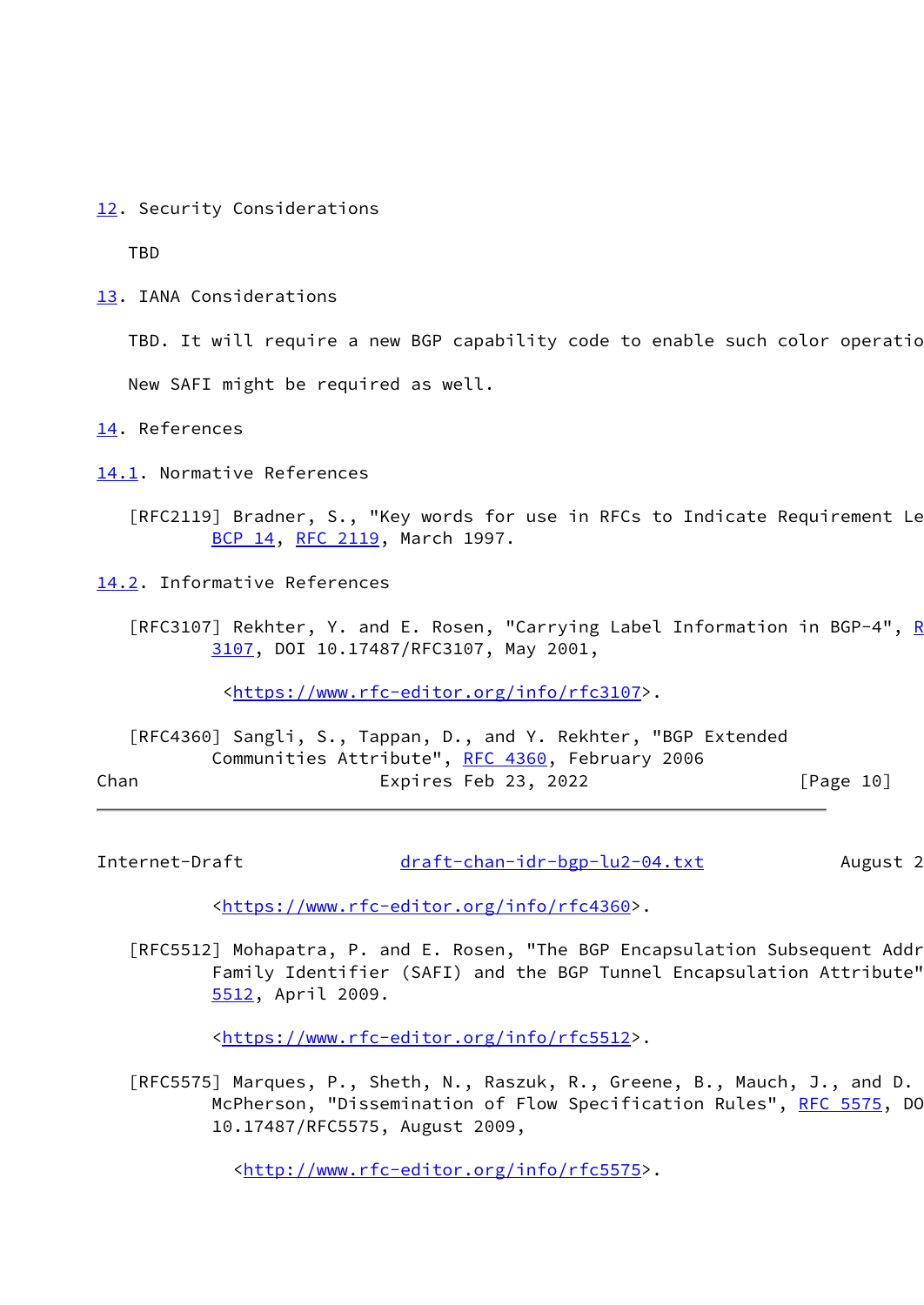[RFC7311] Mohapatra, P., Fernando, R., Rosen, E., and J. Uttaro, "The Accumulated IGP Metric Attribute for BGP", [RFC 7311](https://datatracker.ietf.org/doc/pdf/rfc7311), DOI 10.17487/RFC7311, August 2014,

<<https://www.rfc-editor.org/info/rfc7311>>.

[RFC7911] Walton, D., Retana, A., Chen, E., and J. Scudder, "Advertisement o Multiple Paths in BGP", [RFC 7911](https://datatracker.ietf.org/doc/pdf/rfc7911), DOI 10.17487/RFC7911, July 2016,

<<https://www.rfc-editor.org/info/rfc7911>>.

[RFC8277] Rosen, E., "Using BGP to Bind MPLS Labels to Address Prefixes", RF DOI 10.17487/RFC8277, October 2017,

[<https://www.rfc-editor.org/info/rfc8277](https://www.rfc-editor.org/info/rfc8277)>.

<span id="page-12-1"></span>[BGP-CAP] Chandra, R. and J. Scudder, "Capabilities Advertisement

with BGP-4", [RFC 2842,](https://datatracker.ietf.org/doc/pdf/rfc2842) May 2000.

<span id="page-12-2"></span>[FLEXAGLO] S. Hegde, P. Psenak and etc, IGP Flexible Algorithm

<https://datatracker.ietf.org/doc/draft-ietf-lsr-flex-algo>

<span id="page-12-3"></span>[SRV6-SUBSLICE] Louis Chan, Sub-slicing for SRv6

<https://datatracker.ietf.org/doc/draft-chan-srv6-sub-slice/>

<span id="page-12-0"></span>[15.](#page-12-0) Acknowledgments

The following people have contributed to this document:

Jeff Haas, Juniper Networks

|      | Shraddha Hedge, Juniper Networks |           |
|------|----------------------------------|-----------|
| Chan | Expires Feb 23, 2022             | [Page 11] |

| Internet-Draft | draft-chan-idr-bgp-lu2-04.txt | August 2 |
|----------------|-------------------------------|----------|
|----------------|-------------------------------|----------|

Santosh Kolenchery, Juniper Networks

Shihari Sangli, Juniper Networks

Krzysztof Szarkowicz, Juniper Networks